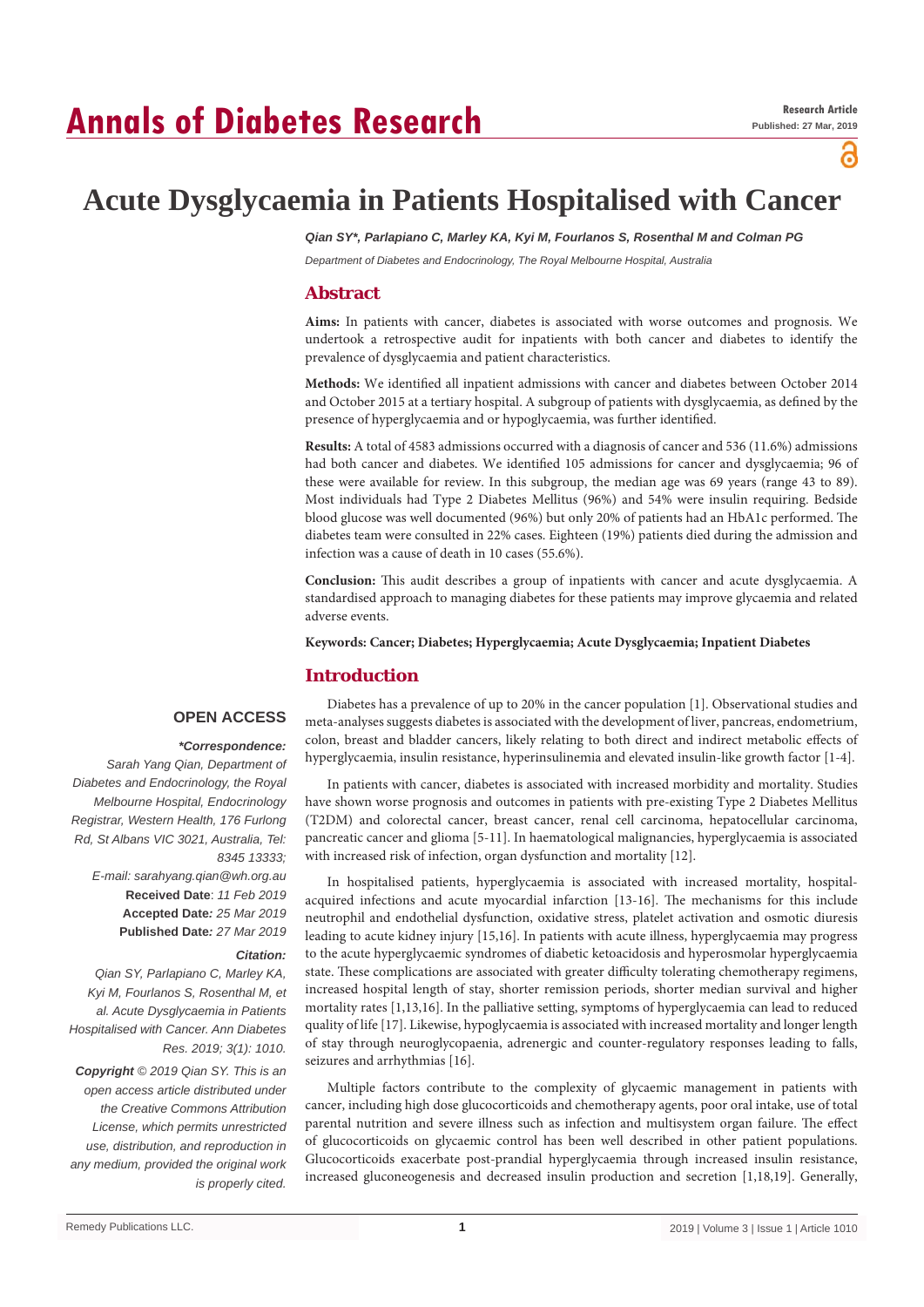insulin is required to achieve post-prandial glycaemic targets [18-20].

Patients with cancer receiving palliative treatment or who are in the terminal phase of their illness are a unique subpopulation. The use of glucocorticoids for symptom management can lead to hyperglycaemia, and reduced oral intake due to nausea, vomiting and fluctuating conscious state is a risk factor for hypoglycaemia [1]. Attention to glycaemic control with the aim to avoid symptomatic hyperglycaemia and hypoglycaemia is an important consideration in maintaining patient comfort and dignity [17,21].

Currently, there is a lack of data on the prevalence of hyperglycaemia and hypoglycaemia in cancer patients. Furthermore, there are no guidelines for appropriate glycaemic targets, monitoring and management. We undertook a retrospective audit of a group of inpatients with cancer and acute dysglycaemia to assess patient demographics, routine investigations and complications to better understand the characteristics of this population.

#### **Materials and Methods**

This audit was conducted at the Royal Melbourne Hospital, a major tertiary centre in Australia with a large oncology and haematology service. A retrospective review of the hospital medical records was conducted over a 13-month period between October 2014 and October 2015 (inclusive).

Admissions were identified by ICD-10 discharge diagnosis codes, which were assigned by the hospital's health information services staff based on documentation by the treating medical team in progress notes and discharge summaries. These codes provide information that is used for both administrative and funding purposes in the provision of health services.

Firstly, the total number of inpatient admissions with concurrent diagnosis of cancer (C00-D48) and diabetes with dysglycaemia (E10.64, E10.65, E11.64, E11.65, E14.64, E14.65, E11.0, E11.1, E10.1) was identified. All haematological and oncological cancers were included. Day stay admissions were excluded. Next, a subgroup of inpatients with concurrent diagnoses of cancer and dysglycaemia were identified for more detailed analysis. Dysglycaemia included codes for 'hyperglycaemia, 'hypoglycaemia', 'unstable diabetes' and 'diabetes related emergencies'. Hyperglycaemia was defined as blood glucose measurements >10 mmol/L and hypoglycaemia was defined as blood glucose readings less than 4 mmol/L. Unstable diabetes was defined as the presence of hyperglycaemia, hypoglycaemia or both. The specific codes identified in the study population are listed in appendix 1.

Histories and pathology results were reviewed and basic demographics, diabetes and oncology history, monitoring of glycaemia, investigations, referral to specialist diabetes services, acute diabetes-related complications and inpatient mortality was recorded. Palliative management was defined as treatment of cancer with noncurative intent. The terminal phase of illness was defined where death was thought likely in a matter of days, with no further acute medical intervention planned.

#### **Results**

During the 13-month audit period, a total of 4583 admissions occurred with a diagnosis of cancer and 536 (11.6%) admissions had concurrent diagnoses of cancer and diabetes. There were 105 admissions identified with both cancer and dysglycaemia. This **Table 1:** Patient Demographics and Cancer History.

| <b>Total Admissions</b>    | $N = 96$  |  |
|----------------------------|-----------|--|
| Gender                     |           |  |
| Male                       | 53 (55%)  |  |
| Female                     | 43 (45%)  |  |
| Age (years)                |           |  |
| Median                     | 69        |  |
| Range                      | 43-89     |  |
| Cancer Type                |           |  |
| <b>Solid Tumours</b>       | 68 (71%)  |  |
| Colorectal                 | 18 (26%)  |  |
| Upper GIT <sup>+</sup>     | 18 (26%)  |  |
| CNS <sup>‡</sup>           | 10 (15%)  |  |
| Lung                       | 6(9%)     |  |
| Other                      | 16 (24%)  |  |
| Haematological             | 28 (29%)  |  |
| Leukaemia                  | 13 (46%)  |  |
| Lymphoma                   | 12 (43%)  |  |
| Multiple Myeloma           | $3(11\%)$ |  |
| Intent of cancer treatment |           |  |
| Curative                   | 52 (54%)  |  |
| Palliative                 | 28 (29%)  |  |
| <b>Terminal Care</b>       | 16 (17%)  |  |
| Cancer Related Treatment   |           |  |
| Glucocorticoids            | 44 (43%)  |  |
| Chemotherapy               | 19 (20%)  |  |
| Surgery                    | 35 (37%)  |  |
| Radiotherapy               | $1(1\%)$  |  |

† GIT: Gastrointestinal; ‡ CNS: Central Nervous System

represented 19.6% of all admissions with cancer and diabetes and 2.3% of all admissions with cancer. Of the 105 discrete admissions, medical records were accessible for 96. The median age of patients was 69 years (range 43 to 89), and 55% were male (n=53).

Table 1 details the demographics and cancer history of the group. The majority of patients had solid organ malignancies (71%, n=68), with colorectal and upper GI cancers accounting for the majority (53%, n=36). During the admissions, 19 (20%) patients underwent chemotherapy and 35 (37%) underwent surgical procedures. Patients received steroids in 44% of admissions with dexamethasone being the most common glucocorticoid used (n=33, 79%). Of the total episodes of care assessed, 29% received palliative treatment with non-curative intent (n=28). Of these patients, 12 were in the terminal phases of their illness and were receiving end of life care.

Table 2 describes the diabetes history of the group. All patients had known diabetes prior to admission. Diabetes type and treatment prior to admission was documented in progress notes in most cases. The majority of patients had T2DM (96%, n=92), and were on insulin treatment (52%, n=50) prior to admission. Duration of diabetes was not documented in 59% (n=57) of cases. Of the patients in whom duration of diabetes was available, 33% (n=13) had diabetes for over 20 years and the majority (79%, n=31) had diabetes for over 5 years. Nineteen (20%) patients were documented to be under the care of an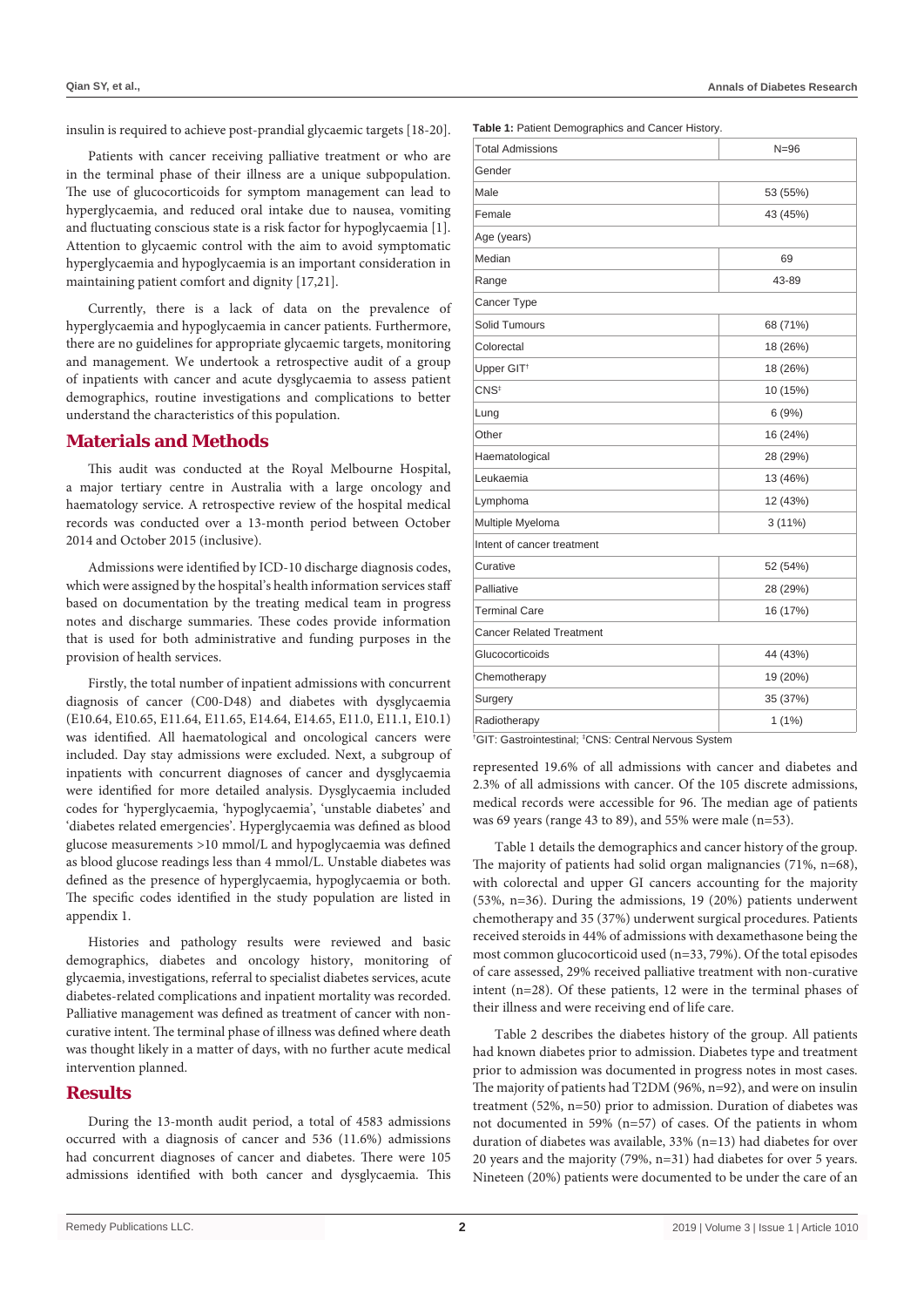| Table 2: Diabetes History. |  |
|----------------------------|--|
|----------------------------|--|

| Type of Diabetes (n,%)                                               |          |
|----------------------------------------------------------------------|----------|
| Type 1                                                               | 4(4%)    |
| Type 2                                                               | 92 (96%) |
| Duration of Diabetes (n,%)                                           |          |
| <5 years                                                             | 8(21%)   |
| 5 to 10 years                                                        | 9(23%)   |
| 10 to 20 years                                                       | 9(23%)   |
| >20 years                                                            | 13 (33%) |
| Treatment (n,%) where known                                          |          |
| <b>Diet Controlled</b>                                               | 7(7%)    |
| OHA <sup>+</sup>                                                     | 39 (41%) |
| Insulin Only                                                         | 27 (24%) |
| OHA and Insulin                                                      | 23 (24%) |
| Major inpatient complications                                        | $(n=4)$  |
| Hyperosmolar Hyperglycaemic State                                    |          |
| Lactic Acidosis in setting of metformin use and acute kidney injury  |          |
| Hyperglycaemia and diabetic foot ulcer requiring admission           |          |
| Hypoglycaemia in the setting of poor oral intake requiring admission |          |
|                                                                      |          |

† OHA: Oral Hypoglycaemic Agents

endocrinologist prior to admission.

The median duration of hospitalisation was 9 days (range 1 to 80 days). Glycaemic emergencies were identified as the reason for admission in three cases - one case with a hyperosmolar hyperglycaemic state, one with severe hyperglycaemia in the setting of non-adherence with insulin and one due to severe hypoglycaemia. Most admissions (n=93, 97%) were not related to a glycaemic emergency; 42% were for cancer specific treatment (n=39), 34% for symptomatic management (n=32) and 24% for diagnostic workup (n=22).Of note, 6 of these patients had localised infection or sepsis as a secondary issue at admission (6%).

Most patients (96%, n=92) had capillary blood glucose measurements, and 57% (n=55) had laboratory plasma glucose measurements recorded in their files. An HbA1c was performed in 20% (n=19) of patients during their admission. Of patients in whom HbA1c was available, the mean was 7.6% (60 mmol/mol), the median 7.3% (56 mmol/mol); range 5.4% to 13.6% (36 mmol/mol to 125 mmol/mol). The management of diabetes was predominantly performed by the admitting unit, with the diabetes team consulting in 22% (n=21) of cases. Of the 19 patients who were under the care of an endocrinologist prior to admission, only 16% (n=3) were discussed with or reviewed by the diabetes team during their admission.

In this group of patients with dysglycaemia, 64 patients (67%) had hyperglycaemia only, 8 patients (8%) had hypoglycaemia only and 24 patients (25%) had a combination of both. In admissions with hyperglycaemia, significant contributing factors included glucocorticoid use (44%, n=42) and infection (28%, n=27).

Eighteen patients (19%) died during the admission and 12 of these deaths occurred in those in the terminal phase of their illness. No patient died as a result of a severe glycaemic complication. Infection was a factor in 10 deaths (56%), with chest infection being the most prevalent 60% (n=6). Of the 28 patients who were treated with palliative intent, 27 (96%) had bedside capillary blood glucose monitoring. Of the 12 patients in the terminal phase of their illness, 11 received ongoing bedside blood glucose monitoring.

#### **Discussion**

Dysglycaemia in the cancer population is associated with increased morbidity and mortality [1]. This retrospective audit describes the characteristics of cancer patients with dysglycaemia in a real world setting. At our centre, 12% of all cancer patients with multiday admissions had a concurrent diagnosis of diabetes, and of these 20% were identified as having dysglycaemia. We believe the true prevalence of diabetes is probably higher, given the significant limitations in data collection through hospital coding. Diabetes coding can underestimate the true prevalence in the hospital setting by up to 40% and it is likely that this audit has only discovered the 'tip of the iceberg' [15,22]. With new technologies, including networked point of care glucose monitoring in hospital, the true prevalence of dysglycaemia will become evident.

The overall rate of complications relating to acute severe glycaemic events was low, with only 3% of admissions directly related to glycaemic emergencies, and none that lead directly to death. However, dysglycaemia is associated with other conditions. Hyperglycaemia causes immune dysfunction and impaired leukocyte function through reduced phagocytosis, impaired bacterial killing and chemotaxis, leading to an increased risk in infection as well as reduced wound healing [14,15]. In this cohort, infection was present in 6% (n=6) of patients at admission, 28% (n=27) during admission and implicated in 56% (n=10) of patient deaths.

This audit identified inconsistencies in the documentation of diabetes history and basic screening investigations. Clear documentation of the diabetes history including duration, management and specialist care is important to provide context and guide treatment. Similarly, HbA1c gives an indication of background glycaemic control, although care must be taken in the interpretation given common co-existing factors such as anaemia or recent blood transfusions [23].

There were relatively few patients with dysglycaemia that had consultations by diabetes specialists. The management of inpatient diabetes does not always require specialist review, but the involvement of a specialty team in this complex patient group may improve glycaemic control and potentially decrease adverse outcomes as demonstrated in other studies [24-26]. Guidelines to prompt referral to inpatient diabetes teams may be beneficial to improve glycaemic control and safety.

A significant proportion of patients were treated with palliative intent (28%). A modified approach focusing on symptom management is needed in patients receiving end of life care and for those in the terminal phase of their illness [17]. In this setting, glycaemic management should be rationalised, however, it is very important to avoid symptomatic hyperglycaemia, which is associated with polyuria, dehydration and altered conscious state. Likewise, symptomatic hypoglycaemia is unpleasant and associated with increased morbidity and mortality.

#### **Conclusion**

Cancer patients with diabetes are at risk of marked hyperglycaemia and hypoglycaemia, which in turn is associated with poor outcomes. Of patients admitted to hospital with cancer and diabetes, one in five had acute hyperglycaemia or hypoglycaemia and this is likely to be an